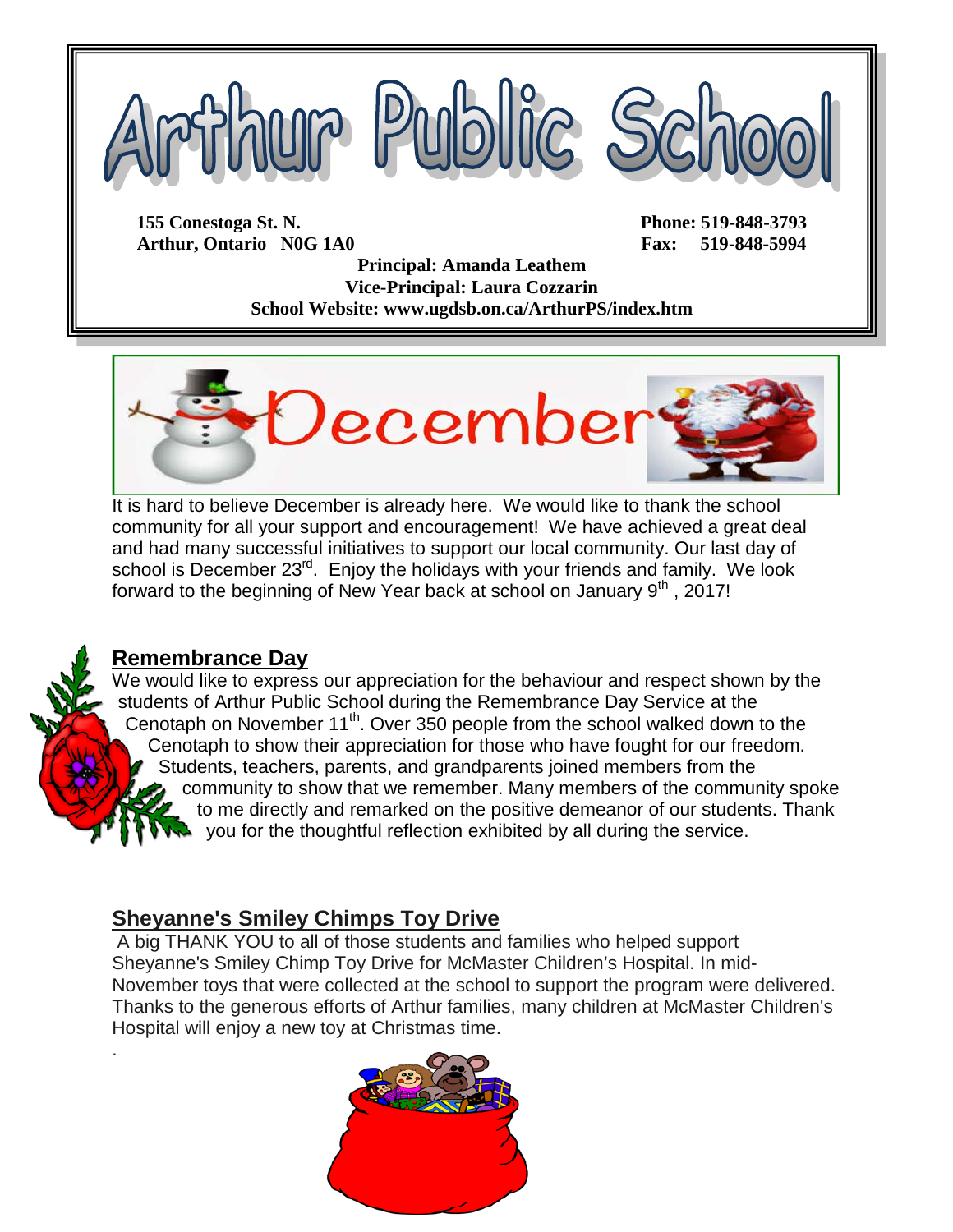

# **Food Drive and Hat and Mitt Drive**

Arthur Public School will once again be collecting food, hats and mitts during the month of December. Donations will be accepted at school between December 5<sup>th</sup> and December 16th. Please bring in non-perishable food items or new mitts and hats to donate to the Arthur Lion's Club Christmas Hamper Program.



### **Student Safety - Important Communication Needed on "NO BUS DAYS"**

 On no bus days please remember to contact the school if your child is a walker and will not be at school. If students are absent and we have not heard from you we have to



contact home to make sure students are safe. We make the safety of your children our highest priority, and we have systems in place to ensure our students are accounted for. When we cannot account for a student, we will do everything possible to find them.

# **CHILDREN'S CHRISTMAS BAZAAR 2016**

Friday, December 2<sup>nd</sup>, 2016, APS will hold their Annual Children's Christmas Bazaar. This is a day where each class has an opportunity to visit our "gift store" to purchase ONE item per family member for a cost of \$.25 to \$2.00. For the younger children it is most helpful if the money is sent in a zip lock bag with a "list" of whom they should buy gifts for. The schedule begins with the youngest classes and we work our way up, there is no guarantee what will be left at the end of the day but we do try to provide an opportunity for all to shop.

This is where we need YOUR HELP! If you have any unused items sitting around your home, especially that might suit a teenager or a Dad, we sure could use it. Please drop off your gently used or new items at APS ASAP! A "suggested ideas list" is posted on the bulletin board in the front foyer.

If you are a parent and are interested in Volunteering for even an hour that day between 8:00 a.m and 4:00 p.m please contact Mary Mitchell at 519-848 2829 or [emarye@hotmail.ca](mailto:emarye@hotmail.ca) ASAP....we need your help!!

"Volunteers don't get paid, not because they're worthless, but because they're priceless."

# **Thank you!!**



A large bouquet of thanks to **Second Look**! Over the last number of months they have donated a total of \$1000.00 to Arthur Public School. These donations have been used to support our school teams and special activities as well as purchase items for our playground. **Second Look** has also donated items to support our Christmas Bazaar.

*It is wonderful to have such support in the community.*

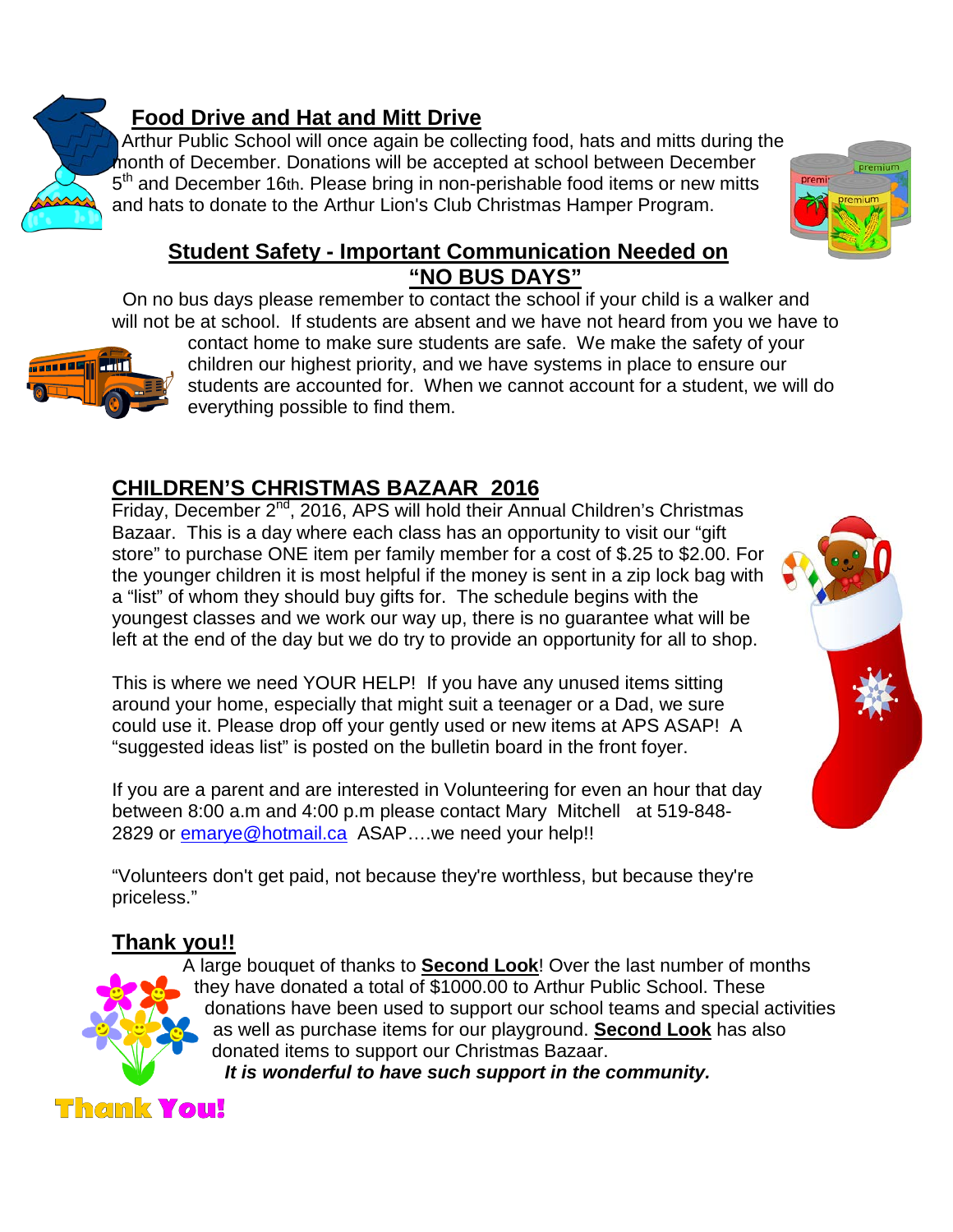# **Skating and Helmets**

We are excited to offer the opportunity for Arthur Public School students to go skating at the arena during the winter months. Due to safety and insurance reasons, the Upper Grand District School Board's policy on skating has changed. All participants in skating (**adults and children**) **MUST** wear a CSA approved helmet before stepping on the ice. Bike helmets are not acceptable.

Thanks to a generous donation from the UGDSB, we are lucky to have 78 new helmets that are CSA approved. These helmets are available for any students to use, however, if you have your own helmet, we would encourage you to use it. When a permission form comes home for your child to go skating, please indicate beside your signature, if you require a helmet. All precautions will be made to disinfect helmets between uses.

We are very happy to be participating in skating once again. See you on the ice.

# **New Year's Eve Skating**

Consider this your invitation to come and join us at the Arthur and Area Recreation Centre for our "**Community New Year's Eve Skating Celebration"**.

There will be skating from 6:30 to 8:00pm followed by munchies, hot chocolate and a New Year's countdown at 8:45.

All Children under 12 **must** be accompanied by an adult. Admission of either a canned good for the Arthur Food Bank or monetary donations to a Nicaragua Mission would be appreciated.

Call Bonnie or Chris McIntosh 519-848-5852 for more information. **\*Please note:** this is not a school sponsored event.

## **Pizza in the New Year**

Please look for a pizza forms to come home in December. We will need to compile all orders before the Christmas break if we are to be ready for pizza in 2017. Please ensure your total amounts are correct and that deadlines are met, as we cannot accept late orders. Orders can be made online as well.

# **Snack Program Update**

Thank you to our volunteers for bringing healthy food to hungry minds. A big shout out goes to: Jennifer Smith, Lianne Kaminski, Brenda Neal, Candice Morrison, Shari Shoemaker, Sarah Henderson, Michelle Humphrey, and Mary Mitchell Cross. Our snack program continues in search of volunteers and donations. Please contact Mrs. Cozzarin if interested.







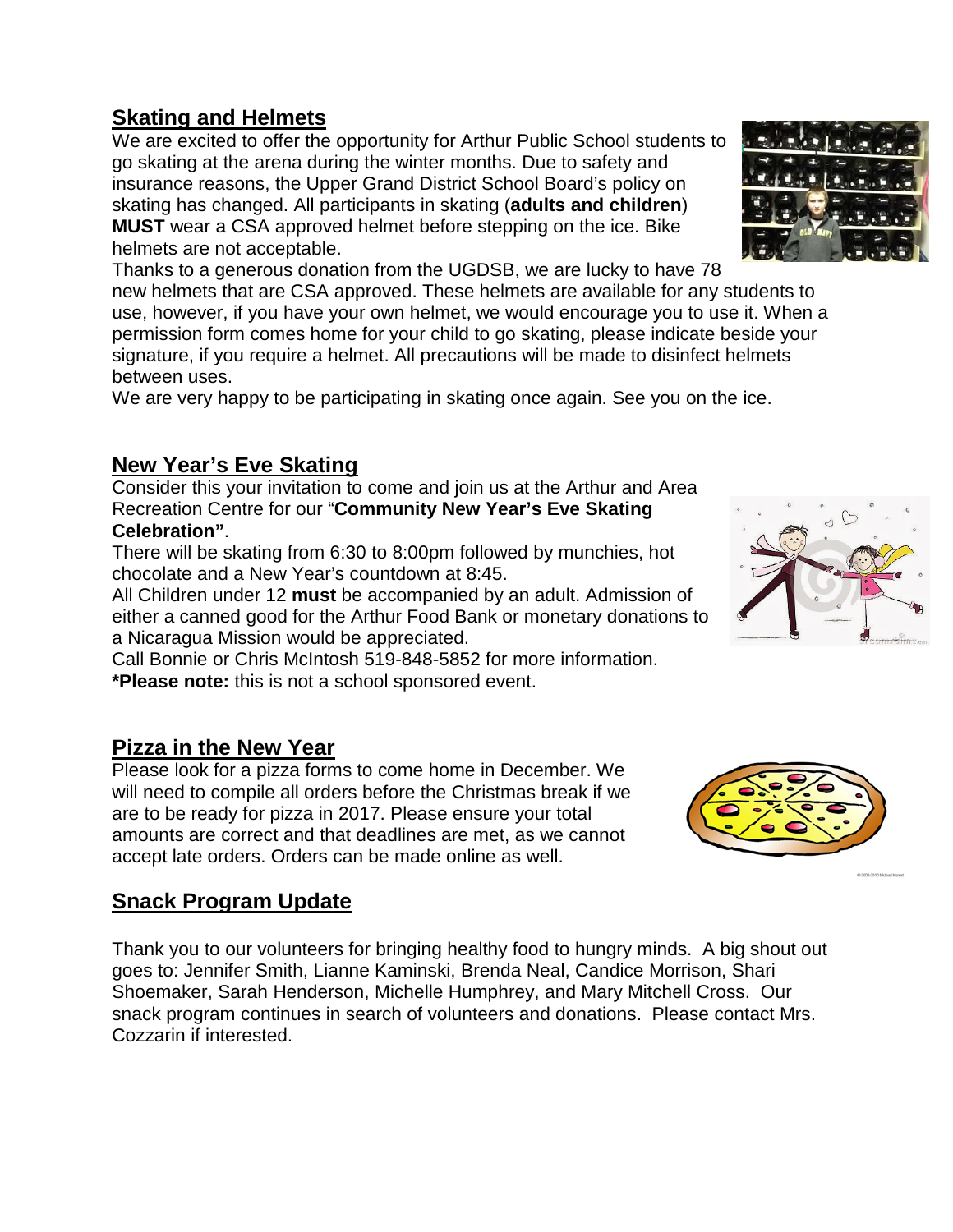#### **Public Library December Activities**

#### **Christmas Activities** (All Ages)

Visit the library throughout the month to take part in our Christmas scavenger hunt, holiday activities, and draws! December 1 to 31, during branch hours

#### **Festive Bingo** (Grades K – 6)

Can you do the fun challenges on your bingo card? If you do, you win a prize! Tuesday, December 20 to Saturday, January 7, during branch hours

#### **'Twas the Night Before Christmas Story Time** (All Ages)

Wear your pajamas and join us for some old-fashioned Christmas stories. Please register.

Wednesday, December 21, 6:30 - 7:30 pm

#### **After School Adventures: Board Games** (Pre-teen)

Come by and play! Bring a partner or come on your own to join in on the fun! Please register.

Thursday, December 22, 4:00 pm - 5:00 pm

#### **Family Holiday Movie** (All Ages)

Keep warm and join us for a movie to get you in the holiday spirit! Please register. Wednesday, December 28, 2:00 pm



## **Technology**

The Upper Grand District School Board now has Chromebooks for student use in all 25 public libraries across the district.

The program first launched in April at three pilot sites within the Wellington County library system and has grown to include all 25 public library branches that serve our region.

Each branch has been outfitted with Chromebooks that are available exclusively for Upper Grand students to access and complete their homework and assignments.



For more information, visit the board website at [ugdsb.ca.](http://www.ugdsb.on.ca/news_article.aspx?id=61593&blogid=32405)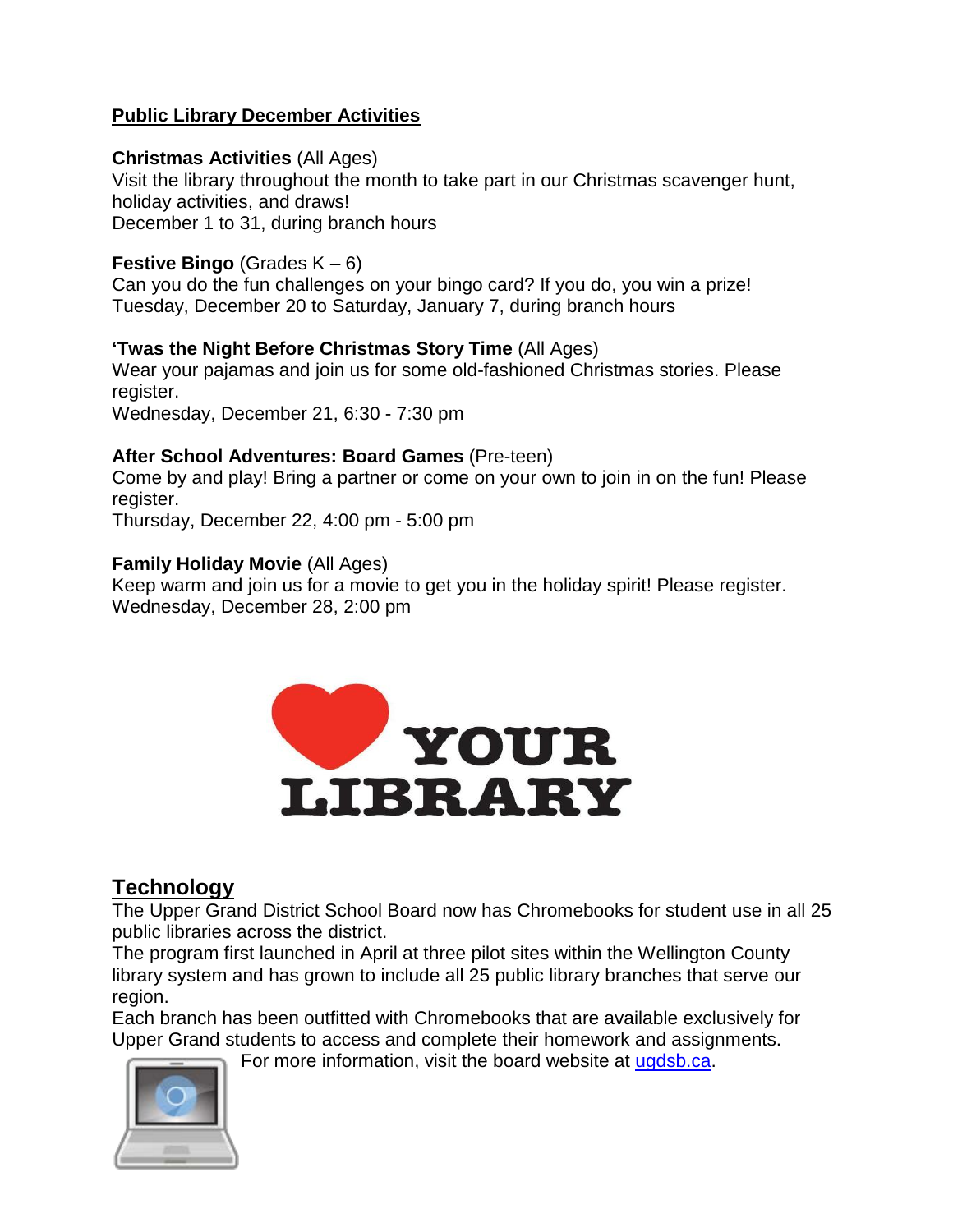#### **Volleyball Teams**

Our junior and intermediate volleyball teams have been practicing hard to prepare for their upcoming tournaments. Our junior team will have their tournament on December  $6<sup>th</sup>$  and our boys and girls intermediate teams will compete on December 15<sup>th</sup>.

Thank you to our coaches: Ms. Hustler, Mr. McCabe and Mr. Duncan. Well done everyone for your hard work and effort!



#### **Student Government News** *The Last week of December at school is Spirit Week!!*

Here are the events:

Monday, December  $19^{th}$  – Red & Green day Tuesday, December 20<sup>th</sup> – Christmas Sweater day Wednesday, December 21<sup>st</sup> - Christmas Character day Thursday, December 22<sup>nd</sup> – Christmas Hat & Sock day Friday, December 23<sup>rd</sup> – Christmas Morning Day (Comfy Cozy PJs)

#### *Candy Grams*

Candy Grams will be sold from December  $13<sup>th</sup>$  -16<sup>th</sup> at first break. The cost will be 50 cents or 3 for \$1.00.

#### *Dances*

There will be a primary/ junior fundraising dance on Wednesday December 21<sup>st</sup>. Kindergarten-grade 3 will be at first recess. The entrance fee will be a loose change donation. Second recess will be a grade 4-6 dance,

admission will be a canned food or money donation. On Friday December 23<sup>rd</sup> the intermediate dance will be from 2:00-3:30 at a cost of \$2.00.